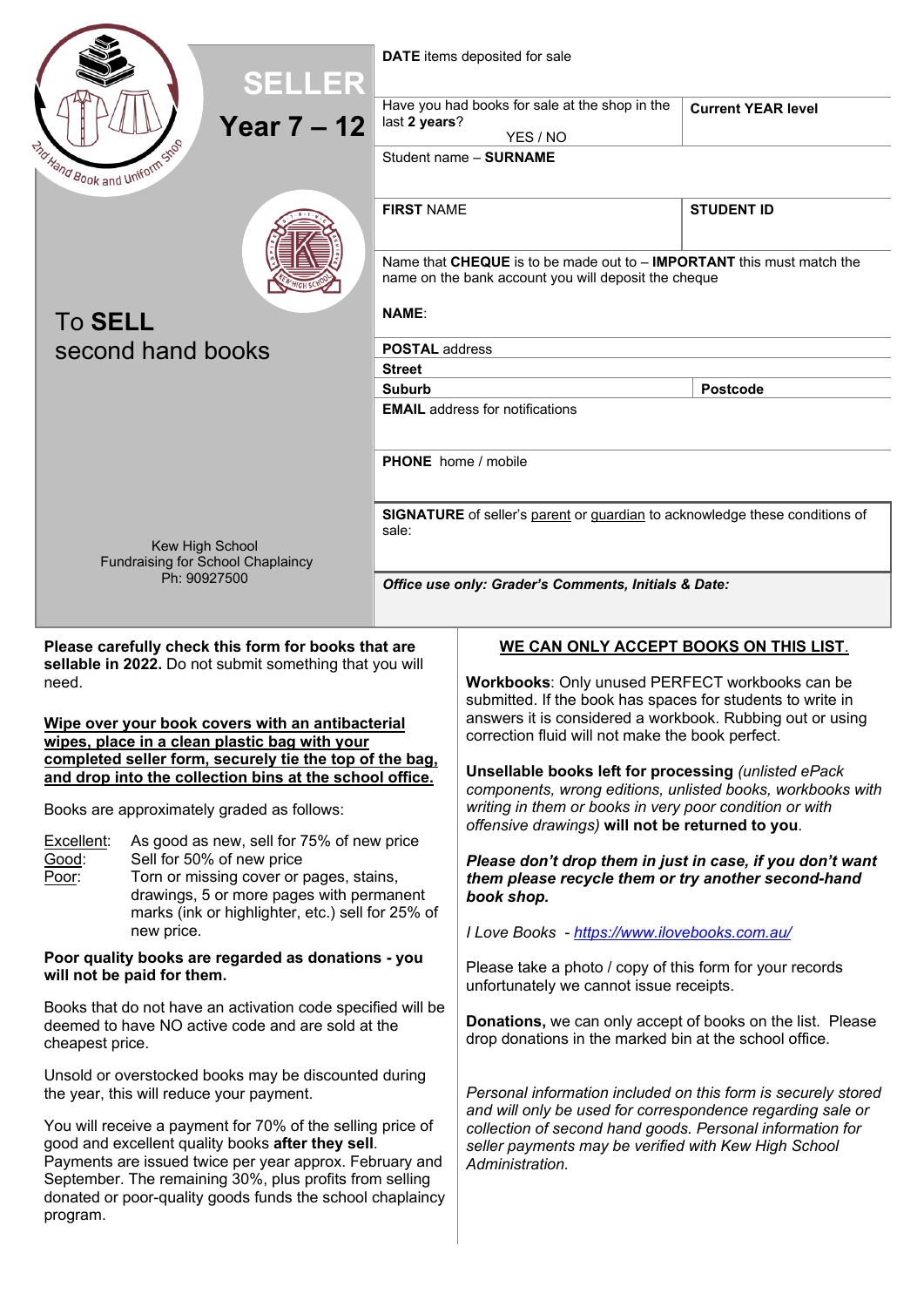## **PLEASE ONLY SEND IN BOOK ON THE LIST BELOW**

| 2021 text books                                                                                                              |                | <b>Yr/Unit Subject</b>                           | <b>Tick to sell</b> | Office use Shop<br>grading        | code       |
|------------------------------------------------------------------------------------------------------------------------------|----------------|--------------------------------------------------|---------------------|-----------------------------------|------------|
| The Cay (Puffin Modern Classic)                                                                                              | 7              | <b>ENGLISH</b>                                   |                     |                                   | 140        |
| The Bone Sparrow                                                                                                             | $\overline{7}$ | <b>ENGLISH</b>                                   |                     |                                   | 111        |
| <b>Essential Music Theory Grade 1</b>                                                                                        |                | MUSIC                                            |                     |                                   | 110        |
| Obento Deluxe - Workbook (Print and Digital) (5E)                                                                            |                | <b>JAPANESE</b>                                  |                     |                                   | 151        |
| Basic scientific calculator                                                                                                  |                | <b>MAMTHS</b>                                    |                     |                                   | 990        |
| Obento Supreme - Workbook (Print & Digital) (5E)                                                                             |                | <b>JAPANESE</b>                                  |                     |                                   | 352        |
| All Quiet On The Western Front (P/B)                                                                                         |                | <b>ENGLISH</b>                                   |                     |                                   | 340        |
| Romeo & Juliet (Oxford School Shakespeare)(6E)                                                                               | 9              | <b>ENGLISH</b>                                   |                     |                                   | 445        |
| Tricolore, 5E                                                                                                                | $9 - 10$       | <b>FRENCH</b>                                    |                     |                                   |            |
| Animal Farm (Penguin Modern Classic)(P/B)                                                                                    | 10             | <b>ENGLISH</b>                                   |                     |                                   | 446        |
| Of Mice & Men (Penguin Modern Classic)                                                                                       | 10             | EAL                                              |                     |                                   | 716        |
| Oxford Australian Concise Dictionary (6E) (H/B)                                                                              | $10 - 12$      | <b>ENGLISH-EAL</b>                               |                     |                                   | 943        |
| Collins Pocket French Dictionary 8E                                                                                          |                | 10-12 FRENCH                                     |                     |                                   | 458        |
| WAGASA Japanese for VCE students (retain for U1&2)                                                                           | 10             | <b>JAPANESE</b>                                  |                     |                                   | 400        |
| Oxford AC English Skills Builder Book 2 (SB + oBook) (4E)<br><b>Workbook</b>                                                 | 10             | <b>ESS ENGLISH</b><br>(ELEC)                     |                     |                                   | 466        |
| MacMillan VCE Accounting 1&2 (6E)                                                                                            | U1&2           | ACCOUNTING                                       |                     |                                   | 505        |
| Jacaranda VCE Chemistry 1&2 (2E)                                                                                             | U1&2           | <b>CHEMISTRY</b>                                 |                     |                                   | 510        |
| Montana 1948 (P/B)                                                                                                           | U1&2           | EAL                                              |                     |                                   | 542        |
| Medea /Hecabe /Electra /Heracles (Trans Vellacott)                                                                           | U1&2 EAL       |                                                  |                     |                                   | 765        |
| Longest Memory                                                                                                               | U1&2           | <b>ENGLISH</b>                                   |                     |                                   | 511        |
| Foreign Soil (P/B)                                                                                                           | U1&2           | <b>ENGLISH</b><br>ENG. LANG.                     |                     |                                   | 540<br>711 |
| Love the Lingo - VCE English Language U1&2 (2E)<br>VCE Food Solutions: Food Studies U1&2 (4E)                                | U1&2           | U1&2   FOOD STUDIES                              |                     |                                   | 532        |
| Edexcel A Level French (includes AS)                                                                                         | $U1-4$         | <b>FRENCH</b>                                    |                     |                                   | 554        |
| French VCE Guide to Text Types In French                                                                                     | $U1-4$         | <b>FRENCH</b>                                    |                     |                                   | 551        |
| WAGASA Japanese for VCE Students Book 1                                                                                      | $U1-4$         | <b>JAPANESE</b>                                  |                     |                                   | 400        |
| Look Who's Morphing (P/B)                                                                                                    |                | U1&2  LITERATURE                                 |                     |                                   | 750        |
| The Yellow Wallpaper And Other Stories                                                                                       |                | U1&2  LITERATURE                                 |                     |                                   | 770        |
| Calculator Texas TI-Nspire CX CAS Touchpad Colour                                                                            | $U1-4$         | <b>MATHS</b>                                     |                     |                                   | 791        |
| Cambridge Senior General Maths VCE 1&2 Print & Digital                                                                       | U1&2           | MATHS (GENERAL)                                  |                     |                                   | 490        |
| Cambridge Senior Math Methods VCE 1&2 Print & Digital                                                                        |                | U1&2   MATHS (METHODS)                           |                     |                                   | 597        |
| Cambridge Senior Specialist Maths VCE 1&2 Print & Digital                                                                    | U1&2           | MATHS (SPEC)                                     |                     |                                   | 794        |
| Philosophy Units 1&2 (3E)                                                                                                    | U1&2           | PHILOSOPHY                                       |                     |                                   | 517        |
| Nelson Physical ED. VCE 1&2 (Print & eBook) (2E)                                                                             |                | U1&2 PHYSICAL ED.                                |                     | eBook/digital - see section below |            |
| Jacaranda VCE Physics 1&2 (4E)                                                                                               |                | U1&2 PHYSICS<br>U1&2 PSYCHOLOGY                  |                     |                                   | 519.       |
| Oxford VCE Psychology U1&2 SB/oBook*/Assess (3E)<br>MacMillan VCE Accounting 3&4 (6E)                                        | U3&4           | <b>ACCOUNTING</b>                                |                     |                                   | 732<br>602 |
| Jacaranda VCE Chemistry 3&4 (2E)                                                                                             | U3&4           | <b>CHEMISTRY</b>                                 |                     |                                   | 611        |
| Women of Troy - version buy Don Taylor                                                                                       | U3&4           | EAL                                              |                     |                                   | 613        |
| Crucible: Play in Four Acts (Penguin Modern Classic)                                                                         |                | U3&4   ENGLISH - EAL                             |                     |                                   | 777        |
| The Dressmaker                                                                                                               | U3&4           | <b>ENGLISH - EAL</b>                             |                     |                                   | 618        |
| Living Lingo - VCE English Language U3&4 (2016-2020)                                                                         | U3&4           | ENG. LANG.                                       |                     |                                   | 712        |
| VCE English Language Exam Guide (3E)                                                                                         | U3&4           | ENG. LANG.                                       |                     |                                   | 713        |
| VCE Food Solutions: Food Studies 3&4 (Print & Digital), (4E)                                                                 | U3&4           | FOOD STUD.                                       |                     |                                   | 632        |
| Picnic at Hanging Rock                                                                                                       |                | U3&4  LITERATURE                                 |                     |                                   | 621        |
| Only the Animals                                                                                                             |                | U3&4 LITERATURE                                  |                     |                                   | 640        |
| Cambridge Senior Further Math VCE 3&4 Print/Interactive Text<br>Cambridge Senior Math Methods VCE 3&4 Print/Interactive Text |                | U3&4   MATHS (FURTHER)<br>U3&4   MATHS (METHODS) |                     |                                   | 698<br>793 |
| Cambridge Senior Spec Maths VCE 3&4 Print/Interactive Text                                                                   |                | U3&4   MATHS (SPEC)                              |                     |                                   | 795        |
| Philosophy Units 3&4 (3E)                                                                                                    |                | U1&2 PHILOSOPHY                                  |                     |                                   | 624        |
| Nelson Physical Education VCE 3&4 (Print & Digital) (6E)                                                                     | U3&4           | <b>PHYSICAL ED.</b>                              |                     | eBook/digital - see section below |            |
| Jacaranda VCE Physics 3&4 (4E)                                                                                               | U3&4           | <b>PHYSICS</b>                                   |                     |                                   | 623        |
| Jacaranda VCE Psychology 3&4 (Print/eBookPLUS/StudyON) (7E)                                                                  | U3&4           | <b>PSYCHOLOGY</b>                                |                     |                                   | 617        |
| Analysing and Presenting Argument SB + obook/assess (5E)                                                                     | $U1-4$         | <b>ENGLISH - EAL</b>                             |                     |                                   | 518        |
| Wakatta Workbook 2                                                                                                           | U3&4           | JAPANESE                                         |                     |                                   | 616        |
| Insight EAL Year 12                                                                                                          | U3 & 4 $ EAL$  |                                                  |                     |                                   | 740        |
| <b>Ebooks - Digital componenets</b>                                                                                          |                | Out of 4, codes left?                            |                     |                                   |            |
| Nelson Physical Education VCE 1&2 (2E)                                                                                       | U1&2           |                                                  |                     |                                   |            |
| Nelson Physical Education VCE 3&4 (6E)                                                                                       | U3&4           |                                                  |                     |                                   |            |
| Study Guides - see next page                                                                                                 |                |                                                  |                     |                                   |            |